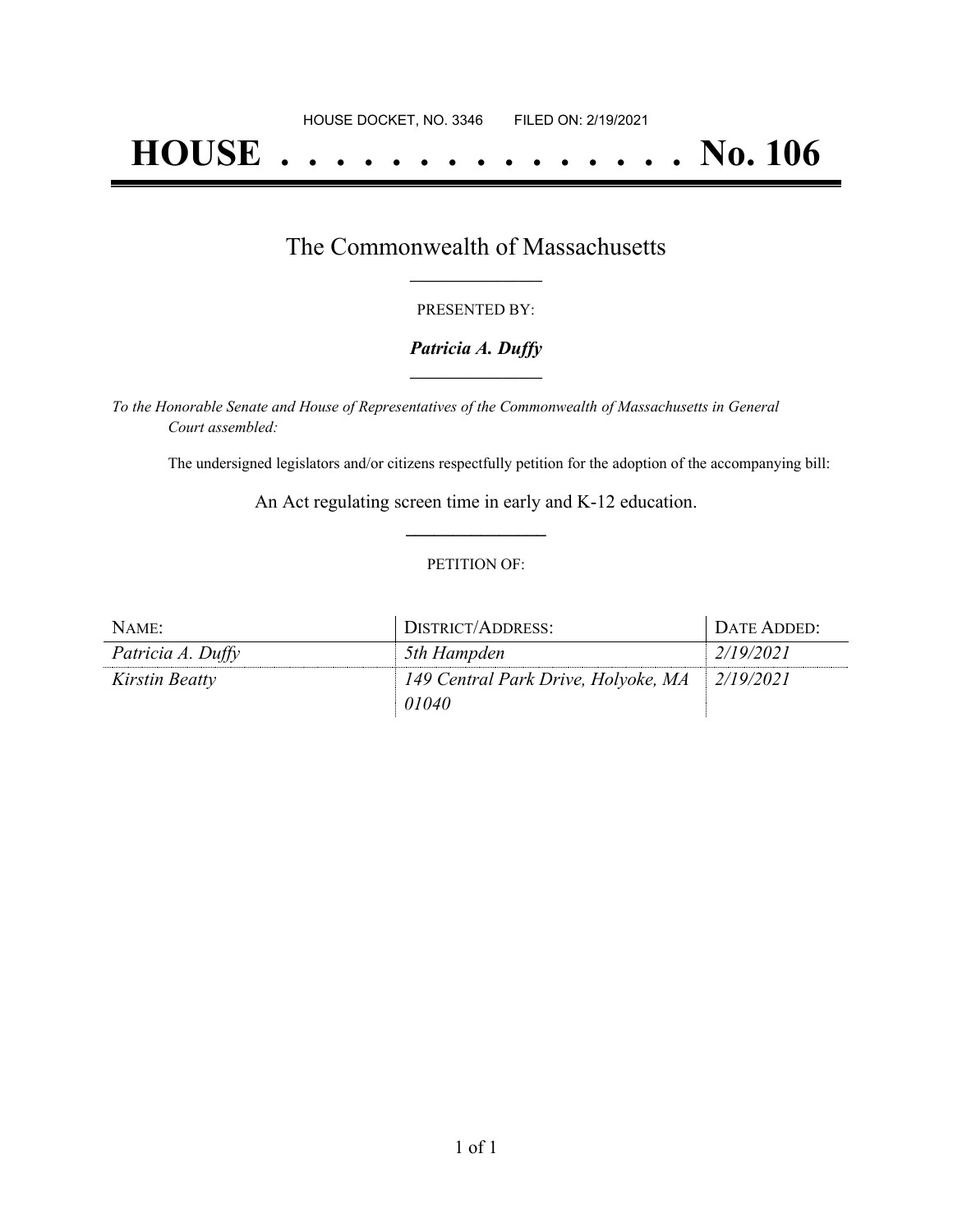# **HOUSE . . . . . . . . . . . . . . . No. 106**

By Ms. Duffy of Holyoke, a petition (accompanied by bill, House, No. 106) of Patricia A. Duffy and Kirstin Beatty for legislation to regulate screen time in early and K-12 education. Advanced Information Technology, the Internet and Cybersecurity.

## The Commonwealth of Massachusetts

**In the One Hundred and Ninety-Second General Court (2021-2022) \_\_\_\_\_\_\_\_\_\_\_\_\_\_\_**

**\_\_\_\_\_\_\_\_\_\_\_\_\_\_\_**

An Act regulating screen time in early and K-12 education.

Be it enacted by the Senate and House of Representatives in General Court assembled, and by the authority *of the same, as follows:*

| $\mathbf{1}$   | SECTION 1. The legislature finds and declares all of the following:                                |
|----------------|----------------------------------------------------------------------------------------------------|
| $\overline{2}$ | Whereas, insuring schools or school districts set a school screen time and cellphone limit         |
| 3              | requires that the community engages and agrees upon what those limits should be.                   |
| $\overline{4}$ | Whereas, the Journal of the American Medical Association published a 2019 study that               |
| 5              | found high levels of screen time reduces structural integrity in key brain areas responsible for   |
| 6              | literacy and language.                                                                             |
| 7              | Whereas, the Massachusetts education standards mandate screen time: writing standards              |
| 8              | require students "use [digital tools (e.g. computers, mobile phones, cameras)] to convey           |
| 9              | messages in pictures and in words" in PreK; "explore a variety of digital tools" to write in Grade |
| 10             | 1; and gather information from digital sources by Grade 3.                                         |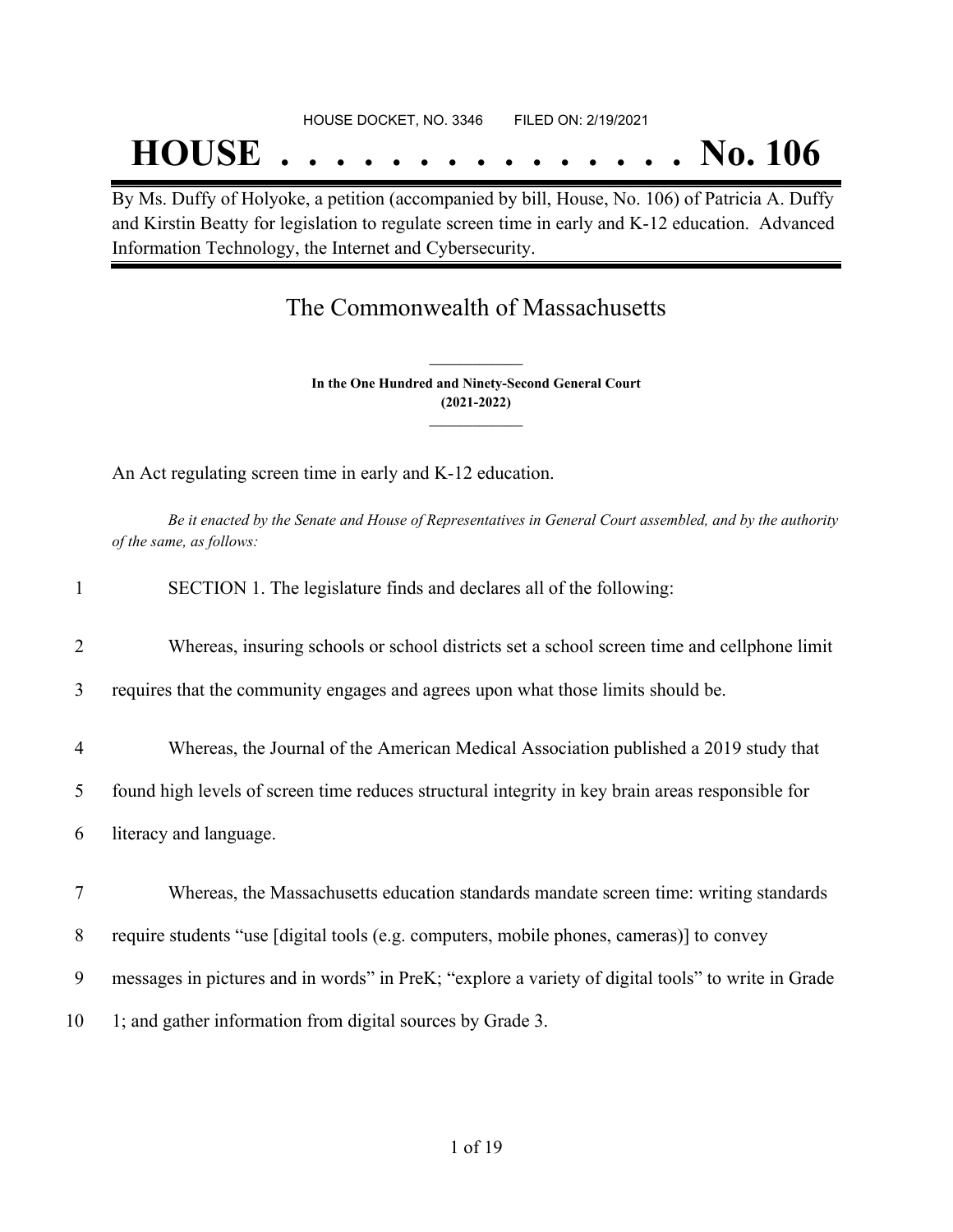| 11 | Whereas, information technology captures data for profiling, predictive analytics, and           |
|----|--------------------------------------------------------------------------------------------------|
| 12 | crime, and addictive persuasive design influences thoughts and behavior.                         |
| 13 | Whereas, the content of corporate programs has often been found to reflect corporate             |
| 14 | interests, be generic, and lack currency or individualization, yet EdTech is outside teacher and |
| 15 | local control.                                                                                   |
| 16 | Whereas, integrating software learning into every subject takes time away from other             |
| 17 | subjects - software requires far too much time and energy to evaluate, regulate, learn, fix and  |
| 18 | maintain.                                                                                        |
| 19 | Whereas, an hour of videoconferencing or streaming emits $150 - 1,000$ grams of carbon           |
| 20 | dioxide (a gallon of gasoline car exhaust emits about 8,887 grams), requires $2 - 12$ liters of  |
| 21 | water, and demands a land area about the size of an iPad Mini (Obringer et al, 2021).            |
| 22 | Whereas, mandates for screen time prevent alternative learning models that may be                |
| 23 | locally preferred, such as Montessori, Waldorf, or outdoor learning models.                      |
| 24 | Whereas, extended screen time is widely acknowledged as harmful to health due to time            |
| 25 | sitting, staring, blue light exposure, magnetic and electric fields, and lack of movement.       |
| 26 | SECTION 2. Chapter 69 of the General Laws is hereby amended by adding the following              |
| 27 | section:-                                                                                        |
| 28 | School screen time and cellphone limits; end tech mandate                                        |
| 29 | (a) Definitions. As used in this section, the following words shall have the following           |
| 30 | meanings:                                                                                        |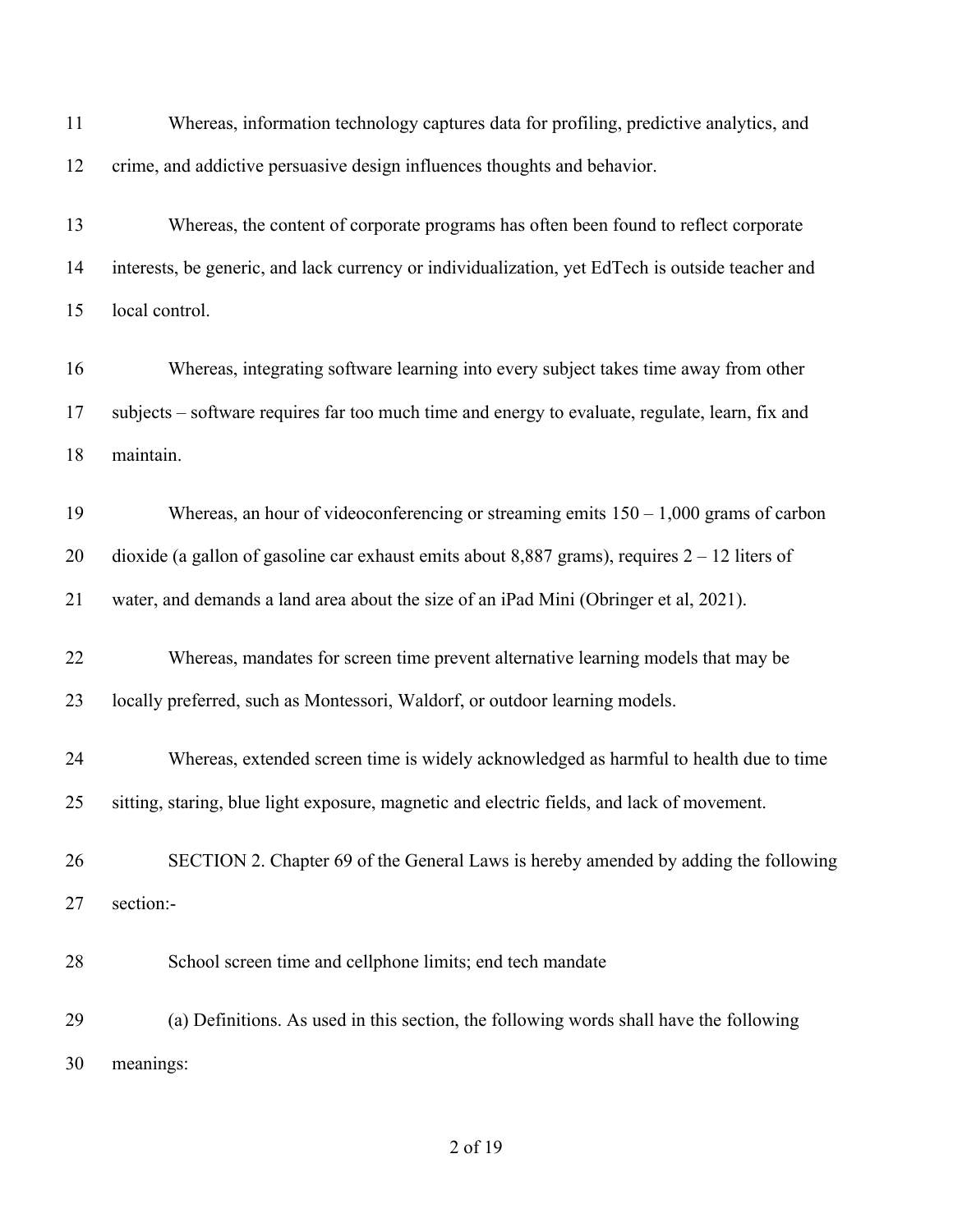| 31 | "Board" is the board of elementary and secondary education.                               |
|----|-------------------------------------------------------------------------------------------|
| 32 | "Commissioner" is the commissioner of elementary and secondary education.                 |
| 33 | "Confidential data" is data collected on students or staff and which includes:            |
| 34 | (1) standard identifying information:                                                     |
| 35 | i. names of staff and students                                                            |
| 36 | ii. dates of birth                                                                        |
| 37 | iii. addresses                                                                            |
| 38 | iv. grades                                                                                |
| 39 | v. medical information                                                                    |
| 40 | vi. exam results                                                                          |
| 41 | vii. staff development reviews                                                            |
| 42 | viii. assessments                                                                         |
| 43 | ix. other personal identifying information                                                |
| 44 | (2) identifying data such as location-tracking, photographs, and biometric data, which    |
| 45 | includes unique biological or behavioral identifiers such but not limited to voice audio, |
| 46 | fingerprints, gait recognition, and keystroke dynamics.                                   |
| 47 | (3) personal writings or other personal work such as art                                  |
| 48 | (4) political views                                                                       |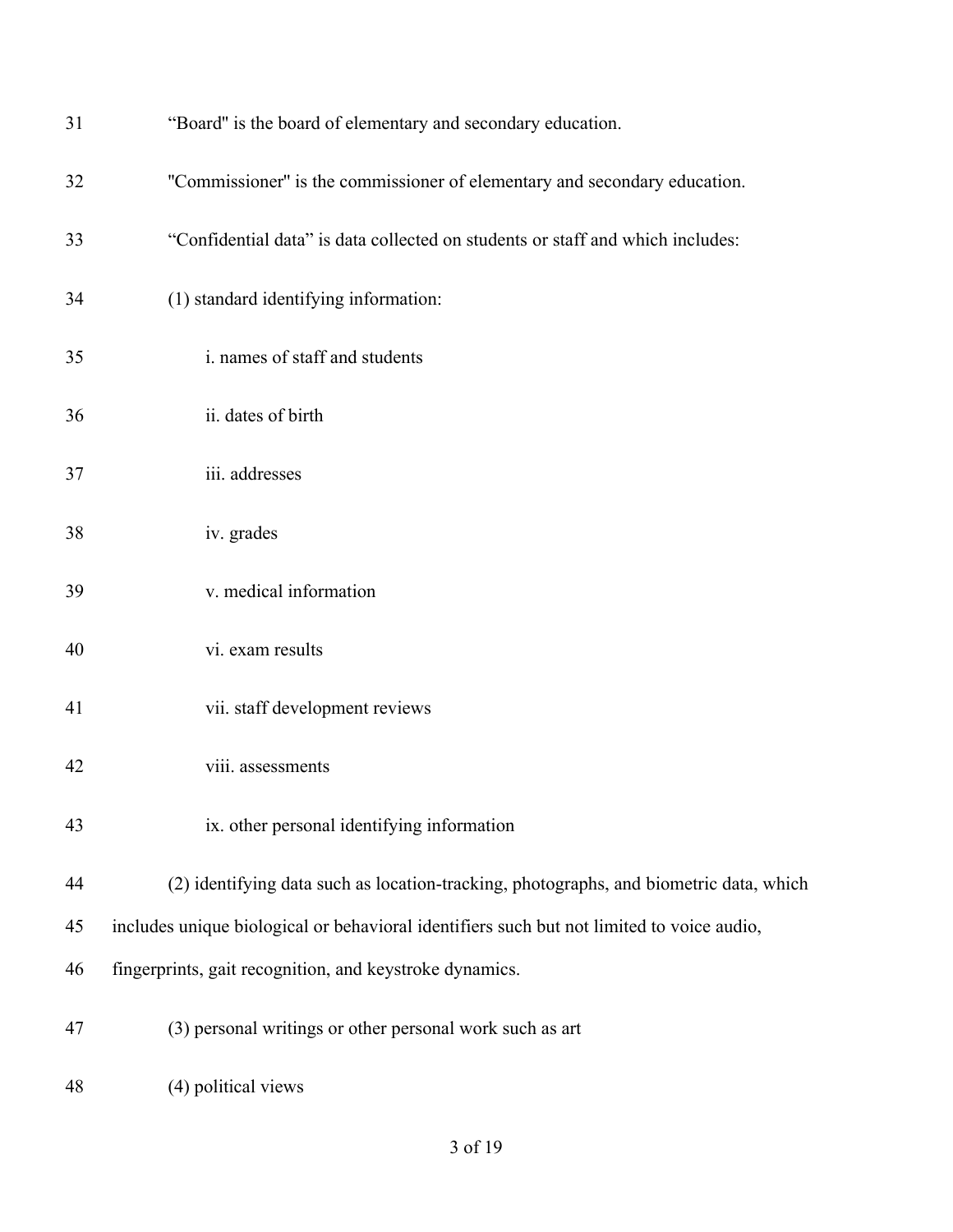| (5) socioeconomic data<br>-49 |  |
|-------------------------------|--|
|-------------------------------|--|

| 50 | (6) disciplinary data |  |
|----|-----------------------|--|
|    |                       |  |

- (7) similar data or information on other individuals that are not students or staff, but may be referenced in or extracted from student and staff data.
- (8) observed and inferred data from the data provided
- ''Department'' is the department of elementary and secondary education.
- "Screen time" is time viewing a technological or digital screen which includes but is not limited to a television, a smart board, projector, or computer.
- "Passive screen time" is time viewing a technological or digital screen in which one only observes and does not interact or alter the screen by typing or otherwise moving the body.
- "Interactive screen time" is time viewing and interacting with or altering a technological or digital screen by typing or otherwise moving the body.
- "Virtual reality" is an interactive screen time experience taking place in a simulated visual environment, either real or imagined, and may incorporate auditory and sensory feedback. Augmented reality systems is a type of virtual reality in which perception of the real world is augmented by computer-generated perceptual information such as visual, auditory, haptic, somatosensory, and olfactory.
- "Authority" is the authority legally invested with setting policy for a public charter school, virtual school, or, in the case of a school district, the elected school committee.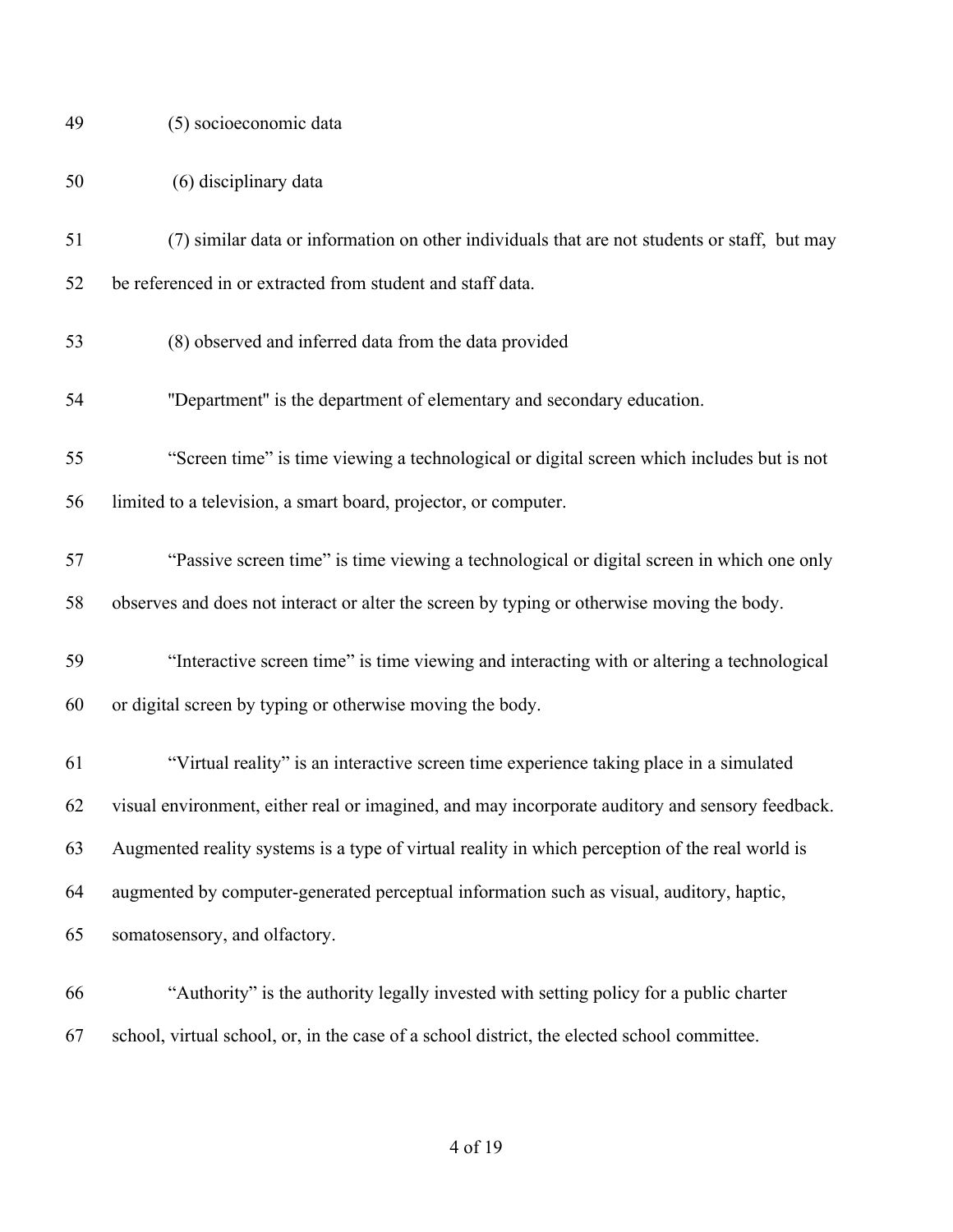| 68 | (b) School screen time limits. Each public school authority shall set and publish a limit on         |
|----|------------------------------------------------------------------------------------------------------|
| 69 | school screen time and cellphone use, setting limits for both interactive screen time and passive    |
| 70 | screen time with input from the local community, school staff, students, and guardians. A            |
| 71 | baseline for school screen time and cellphone limits is provided in subsection (e), which shall      |
| 72 | apply unless the authority adopts more stringent or liberal limits. The authority must base its      |
| 73 | school screen time limits on the principles defined in subsection (c) and must follow a public       |
| 74 | commenting process as defined in subsection (d) for an initial and ensuing annual review. Except     |
| 75 | as defined in subsection (f), any other revisions to existing school screen time limits also require |
| 76 | a public hearing.                                                                                    |
| 77 | Except as defined in this subsection and subsection (f), it shall be unlawful for any school         |
| 78 | or teaching staff to allow a student enrolled in either public primary or secondary schools in the   |
| 79 | Commonwealth to exceed screen time limits during and after school hours for school-related           |
| 80 | assignments, including extra-curricular activities.                                                  |
| 81 | Except as defined in subsection (c) and (f), it shall be unlawful to require screen time as a        |
| 82 | condition of public primary and secondary school required coursework or activities.                  |
| 83 | Nothing in this law requires the use of digital technology or screen time, nor preempts              |
| 84 | more restrictive state or local limitations.                                                         |
| 85 | (c) Screen time principles. School screen time limits must be premised on educational                |
| 86 | benefits to the student and safe use rather than simply convenience or savings to the educator or    |
| 87 | school system. Therefore, recommendations for school screen time limits must be based on the         |
| 88 | following findings:                                                                                  |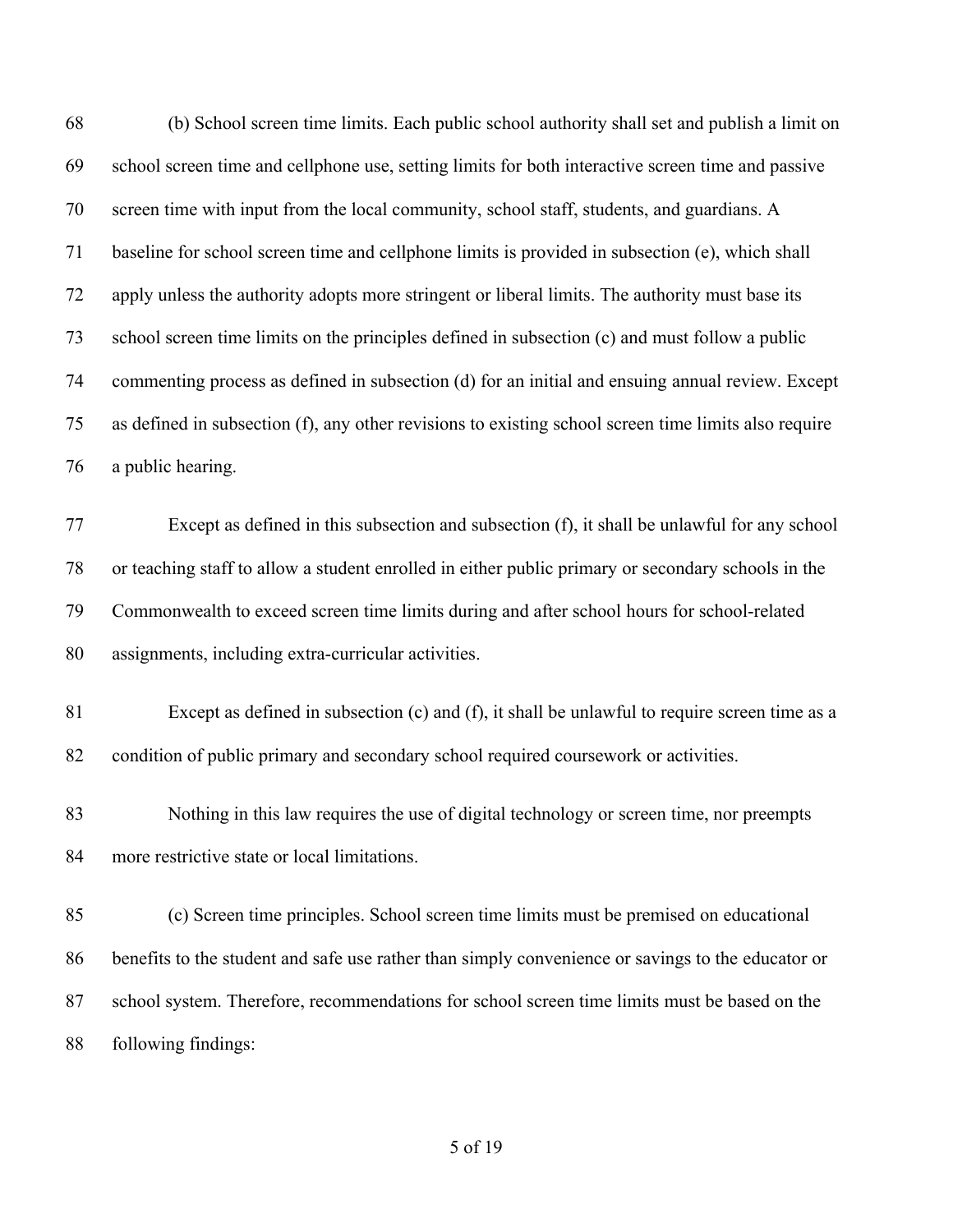(1) The educational goal cannot be as easily or as quickly be accomplished by traditional educational methods which do not use screen time and the use of technology serves an educational purpose;

 (2) The specific use of screen time provides educational benefits superior to traditional methods which do not use screen time;

 (3) The selection of products, potential gateways to other platforms, and scheduling of screen time is carefully considered to prevent physical, psychological, social, cultural, and neurological adverse consequences, including digital addiction;

 (4) Other than exceptions listed in subsection (f), courses and school activities revolving around prolonged screen time are limited to students in grades 8 to 12, with no more than 90 minutes of screen time daily through grade 9 and 120 minutes of screen time daily through grade 12.

 (5) Other than exceptions listed in subsection (f), children or students below grade eight are not to exceed more than 5 hours of passive screen time in a month; to have no interactive screen time below grade four; and from grade four through seven are not to exceed more than 1 hour of interactive screen time weekly.

(5) Students under age 16 are not to use virtual reality technology.

 (6) Students age 16 and above are not to use to virtual reality technology without an explicit opt-in form, explicit verbal warnings of potential negative effects, and, unless clear scientific evidence proves safety for both mental and physical development, must limit time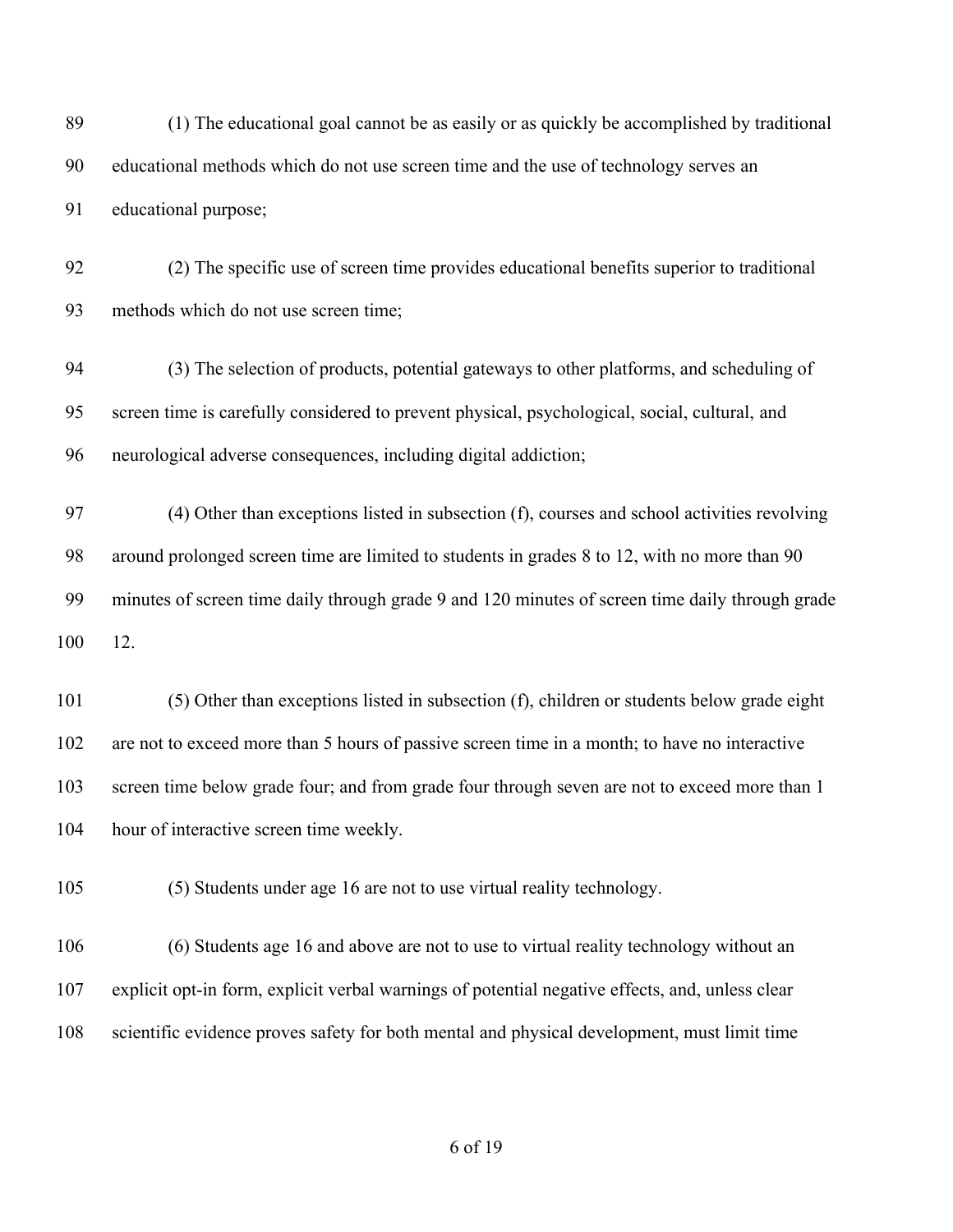spent in virtual reality to a maximum of 1 hour in a year expressly tied to a specific educational purpose other than entertainment.

 (8) Courses or school activities that revolve around extensive screen time are voluntary, and screen time requirements in those activities highly relevant to the subject matter of the course or school activity.

 (9) Traditional forms of instruction and learning which do not use screen time are preferred whenever desired by the educator or when these accomplish the task as well or approximately as well.

 (10) Technology implementation and use follows the best practices for health, safety, and confidential data protection, and closes any intentional or unintentional gateway to products or services with adverse impacts, such as from, but not limited to, persuasive design, distracting entertainment, and data profiling.

 (11) Use of digital technology or screen time is carefully designed by the school, teacher, and support staff to insure procedures are in place, including data processing agreements, to help protect confidential data and, when the purpose is fulfilled, destroy the confidential data.

 (12) If the screen time involves voice or video recording, the careful consideration of whether students or educators must be heard or visible on the screen, and whether video and sound recordings can be avoided and still fulfill the educational purpose.

 (13) Compliance with all confidential data protection requirements at the local, state, and federal level.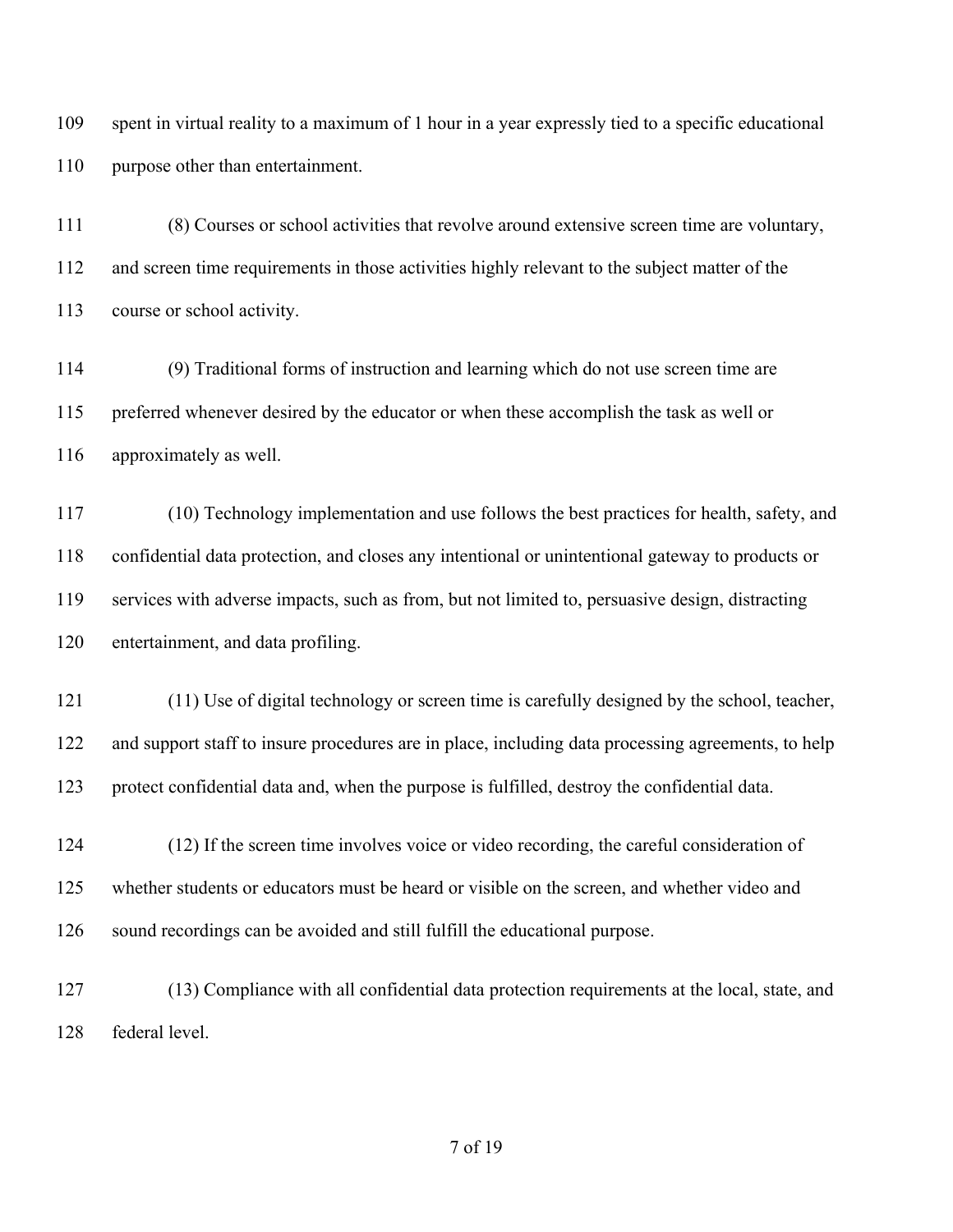(d) Public hearing decision. Except as defined in section (f), the authority must provide 130 for a public hearing during annual reviews and before setting any new screen time limits.

 For the public hearing, each authority shall publish a public notice and shall additionally inform all students, guardians, and school personnel of the hearing and commenting procedures using standard protocols used by the school or school district. These notices shall provide an electronic and postal address for written submissions; hearing time, date, and location; and that any party with a financial interest in promoting cellphone use or screen time is to self-identify by including the name of any relevant business and any product in conjunction with his or her name and accompanying statement of financial interest. The public hearing shall be set at time convenient to most school personnel, students, and guardians.

 School teachers and school departments shall be provided time in school to meet as departments and as a school at least three weeks in advance of the hearing in order to review and discuss the proposed screen time and cellphone limits, principles, and consider recommendations for submission of public comments to the authority.

 The hearing and all written comments, including the names of the testifiers, submitted shall be subject to the Open Meeting Law and written comments shall be available to the public for a reasonable sliding-scale fee or freely available for review – however, one exception to this rule shall be that any student, guardian, or teacher request based on personal needs shall not require or allow exposure of the name of the testifier unless desired by the testifier and, if relevant, his or her guardian.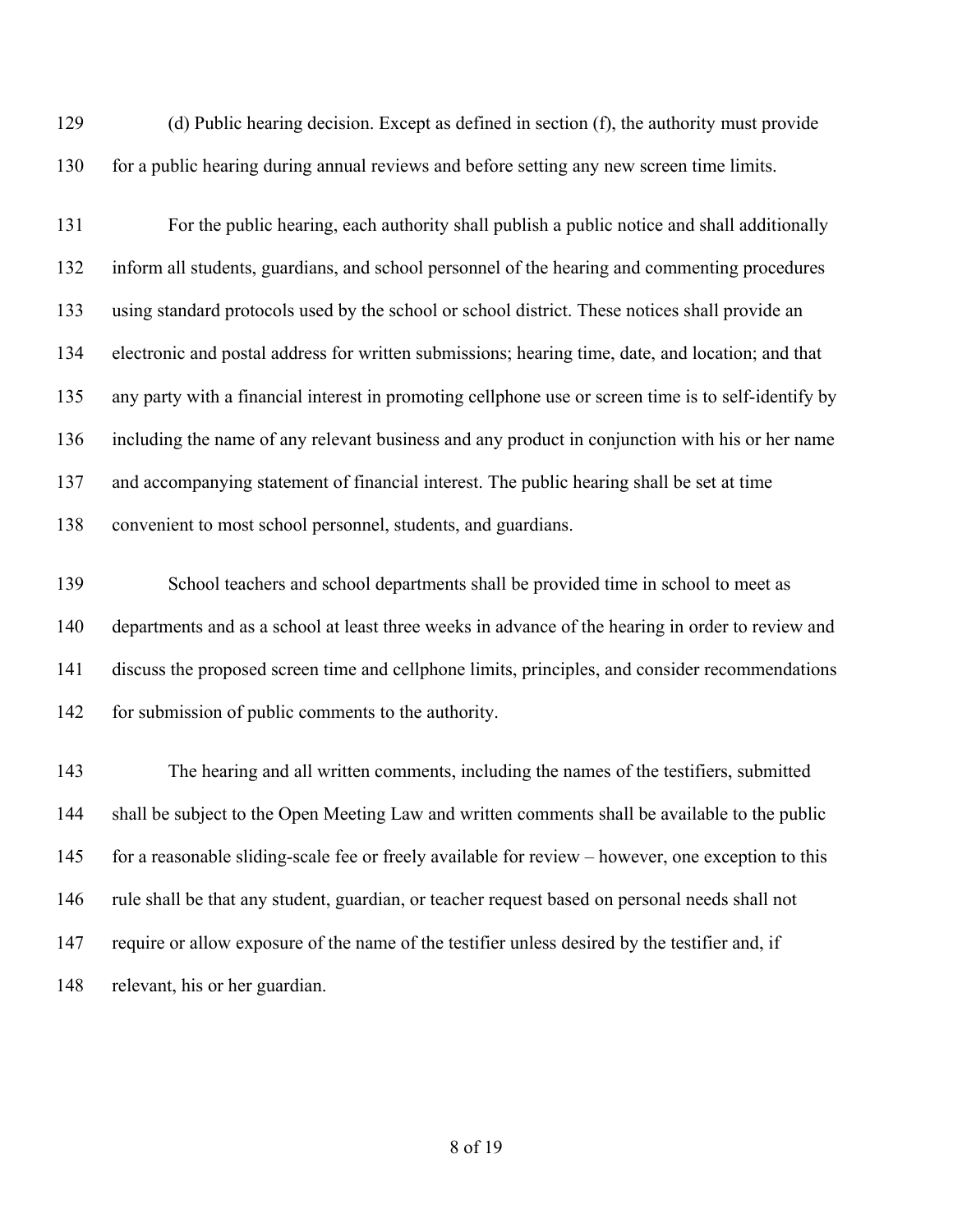Following the hearing and within eight weeks, the authority shall finalize and vote on the cellphone and screen time limits by a vote of the majority members of the authority and shall prepare a public statement of its decision. The public statement must state : (1) all requests for additional screen time or cellphones by parties outside of the school system, excepting requests exempted under subsection (f) or (j), including for potential future attendance; (2) for each request for additional screen time, the relevant names of any school district or school staff who made the request, excepting requests exempted by subsection (f) or (j); (3) a clearly marked list of all individuals with a financial interest due to business or to potential product sales that request increased screen time; (4) the factual reasoning for the decisions based on the principles in subsection (c); (5) how the individuals of the authority voted; (6) optionally, a statement of reasons for dissent prepared by any individual(s) in the authority. (e) Proposed screen time and cellphone limits. Proposed screen time restrictions are provided according to grade level as follows: (1) Pre-K through kindergarten screen time: maximum of 4 hours, none of which may be interactive;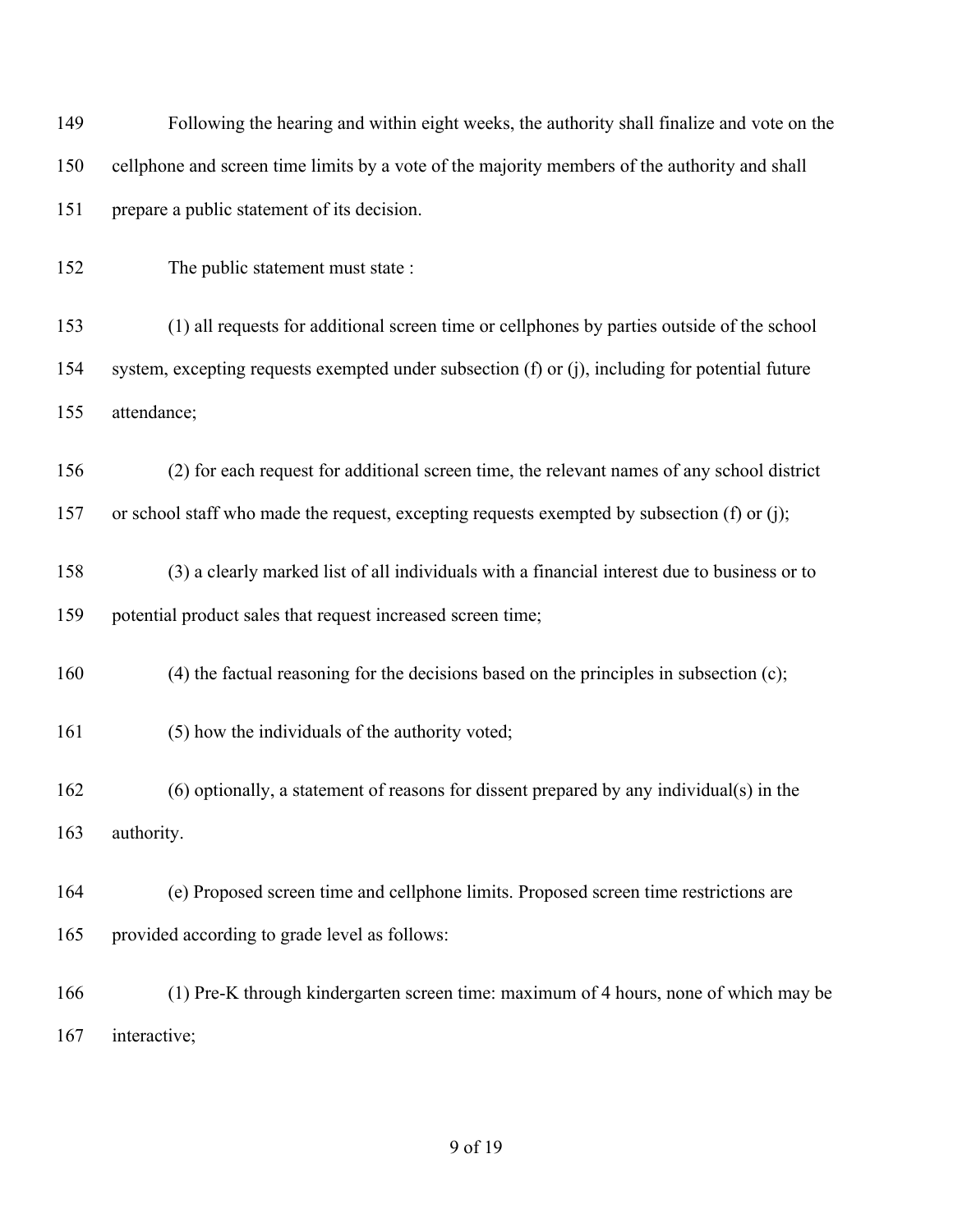(2) First through second grade: maximum 5 hours per school year, none of which may be interactive;

 (3) Grade three through seven passive screen time: maximum of one hour a day and 5 171 hours total in the school year;

(4) Grade three interactive screen time: none;

 (4) Grade four through seven interactive screen time: maximum of 20 minutes a day and a maximum of 3.5 hours total in the school year;

 (5) Grade 8 through 10 passive screen time: maximum of one hour a day and 25 hours 176 total in the school year;

 (6) Grade eight interactive screen time: maximum of one hour a day and 5 hours total in 178 the school year.

 (7) Grade nine through ten interactive screen time: maximum of one hour daily and 10 hours total in the school year.

 (8) Grade 11 through 12 passive screen time: maximum of one hour a day and 35 hours 182 total in the school year;

 (9) Grade eleven through twelve interactive screen time: maximum of one hour daily and 30 hours total in the school year.

 (10) All grades are to leave cellphones at home or in airplane mode at school in furnished lock-boxes, relying on the school telecommunications system for any necessary calls.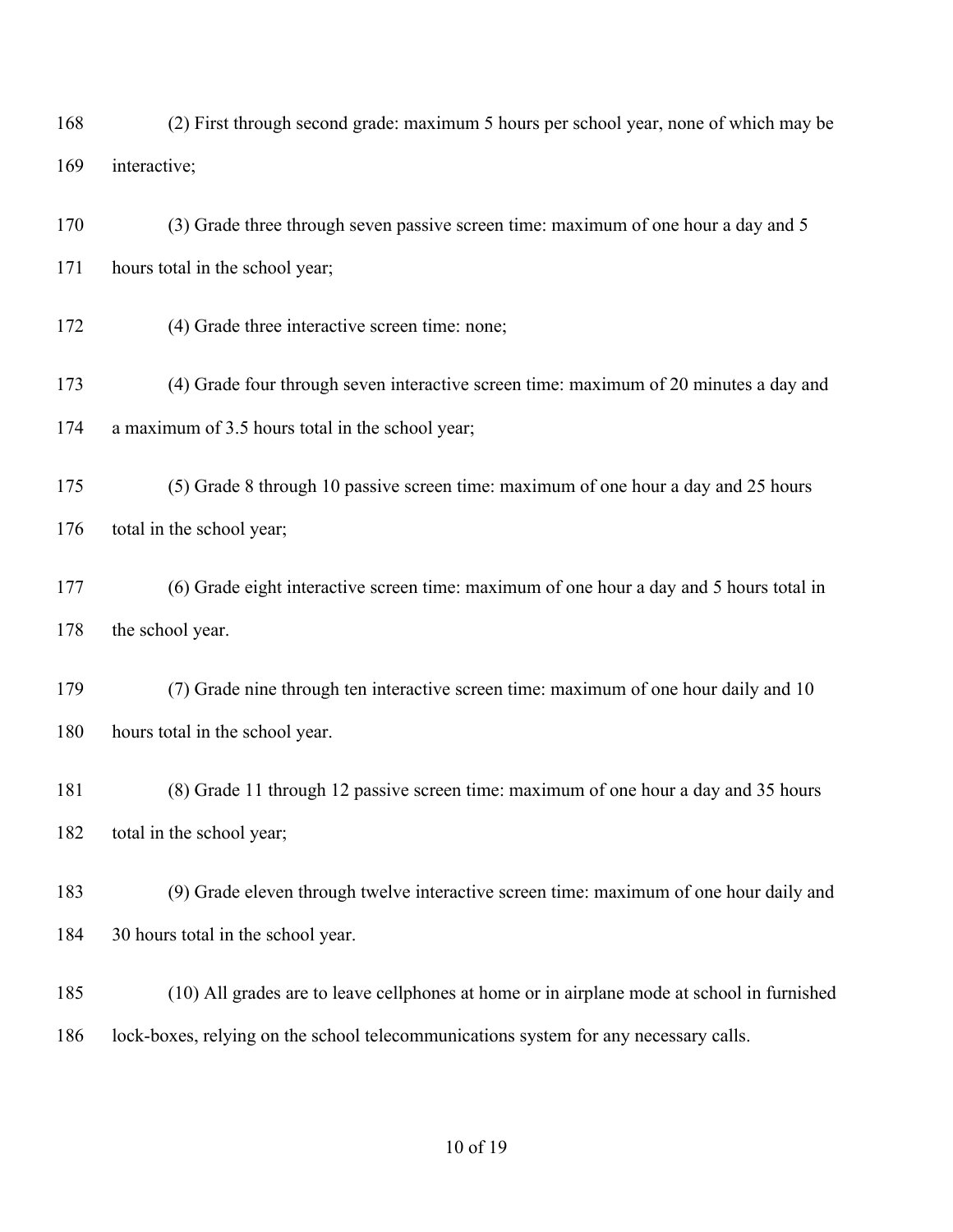(f) Exceptions to screen time limits. With a public hearing, individual or school-wide exceptions may be granted to school screen time limits beginning in the eighth grade for: (1) specialized, optional courses whose subject requires screen time, such as computer programming; and (2) extracurricular activities whose subject requires screen time, such as a computer programming club.

 A Commonwealth virtual school shall be excepted from screen time limits insofar as excused by its design as described in section 94 of Chapter 71 Title I of the General Laws. Despite this exception, the virtual school must to the maximum extent use its resources to minimize screen time, where possible and when beneficial to the student, and to meet the expectations of subsections (d) and (c), including reporting.

 Some exceptions to screen time limits do not require a public hearing due to private or emergency nature. If an exception is granted to school screen time limits on the basis of a school or public emergency, the authority shall reconvene as soon as the emergency has passed to establish an orderly, swift process to end the temporary extension and return to the limits previously established without the need for a public hearing. If the reason for an exception no longer exists with respect to a private need, the exception granted is ended.

 The following exceptions shall be granted with respect to school screen time limits without requiring a public hearing:

 (1) when a condition of the student's individualized education plan, or when a licensed physician determines necessary for health, an exception to school- or district-wide screen time limits shall be granted;

(2) quarantine to prevent transmission of a dangerous disease;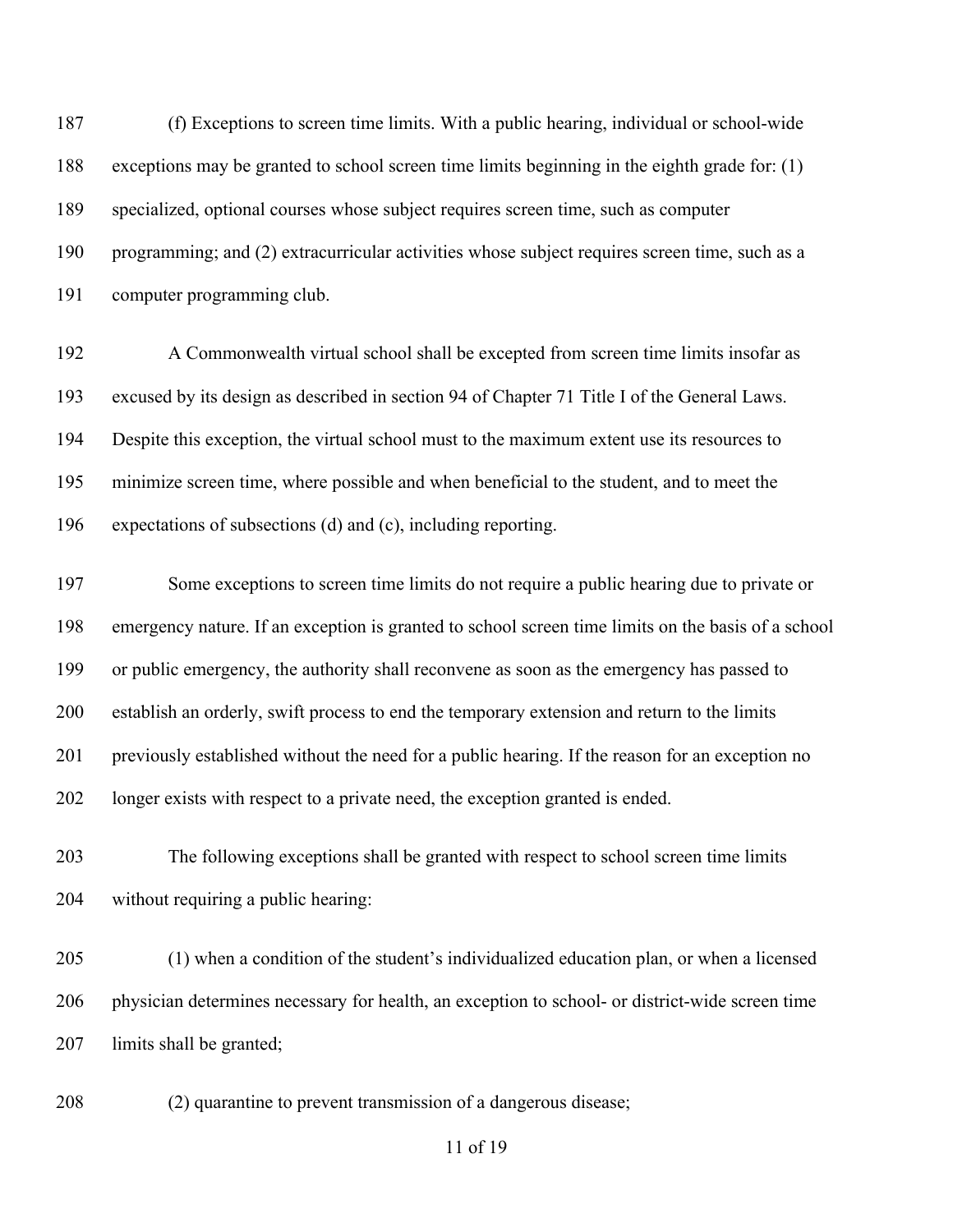(3) personal condition of a student that prevents student school attendance, such as a personal emergency or suspension from school;

 (4) an unexpected school or public disaster obstructing use of classrooms for in-person learning.

 (g) Informed consent and opt-outs. Information about school technology shall be made available to school students, guardians, and staff to support the principles in subsection (c) by the authority to the best of its knowledge and ability. The authority shall insure each educator has easy access to a printed list of all software and technologies utilized by the educator, including as specifically connected to each technology product or service, information about the data collected, parties to the data, associated companies, data processing agreements, and any attendant risks provided in the product manual or service contract and any other attendant risks 220 that are known to exist.

 The authority shall insure each guardian and student is also provided with a copy of the list as relevant to the student. The delivery of this information to students and guardians may be assigned to classroom teachers.

 Given this information, each guardian and student shall be provided with the opportunity to opt out of the use of any specific product or service.

 (h) Violations. Each authority shall establish a screen time policy to prevent violations and to deal with students and staff who violate this law that includes consequences to prevent violations. This screen time policy shall include staff professional development on the policy and the hazards of excessive screen time and technology use.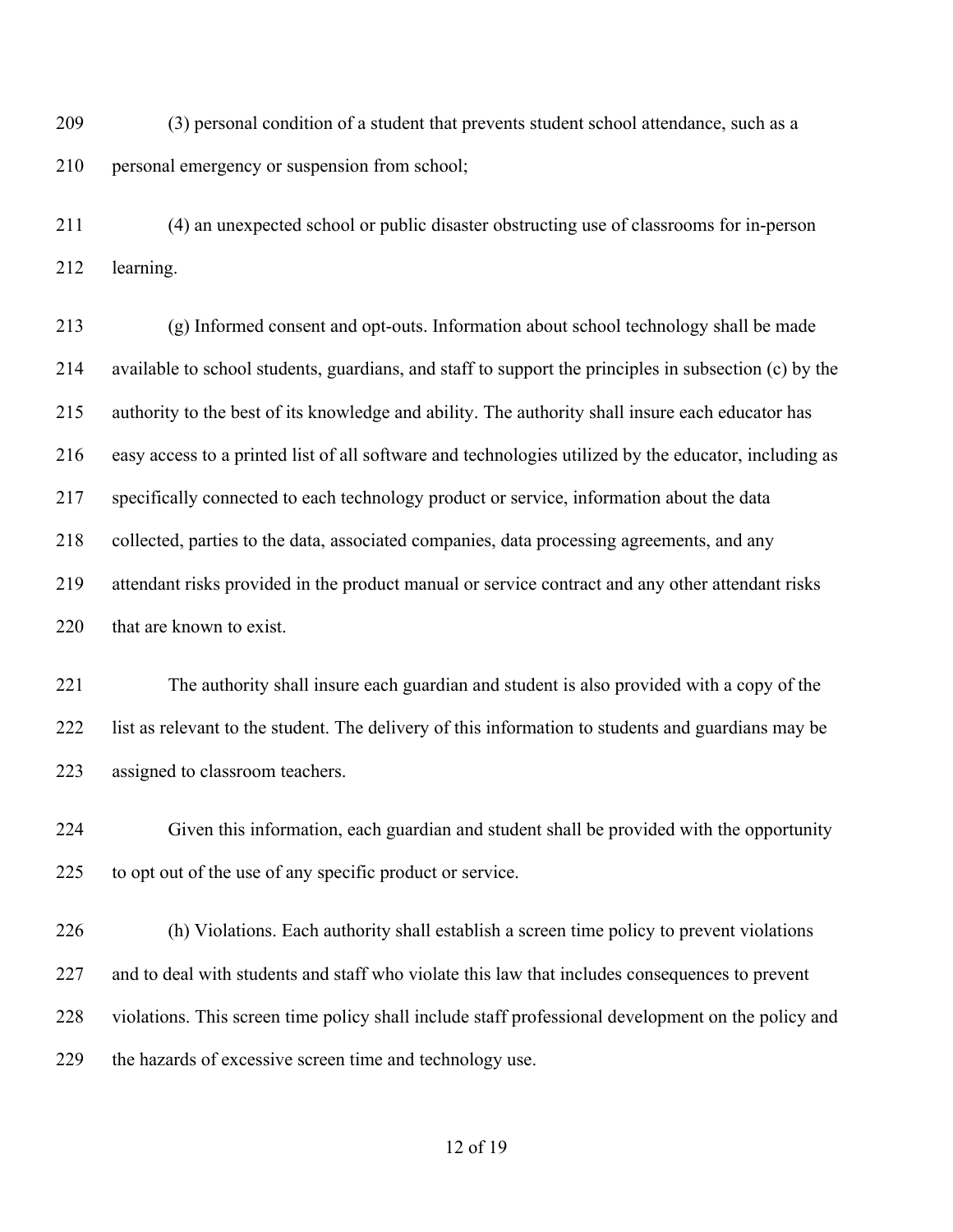Any outside party, including any co-conspirators, attempting to subvert this law in order to increase the use of any technological product shall be subject to civil charges and a penalty. The party or parties shall pay restitution and return profits, including earnings for lobbying. Additionally each party shall be pay a maximum fine of the earnings the party has available in 15 days, based on the preceding year's earnings, or serve equivalent time in custody or performing charitable service, or both serve the time and pay the fine.

 (i) Cellphone limits. The authority shall adopt a policy to limit or prohibit the use by students of cellphones while the students are the school site or while under the supervision and control of an employee or employees of that school or school district. The authority may also limit use by staff.

 (j) Cellphone exceptions. Notwithstanding subsection (i), no person shall be prohibited from possessing or using a cellphone under any of the following circumstances:

(1) In the case of an emergency, or in response to a perceived threat of danger.

 (2) When a licensed physician and surgeon determines that the possession or use of a cellphone is necessary to the person's health.

 (3) When the possession or use of a cell phone is required in a student's individualized education program.

 (k) End technology mandate across curriculum. The Board, commissioner, and department shall revise state education goals, curriculum frameworks, and evaluation requirements to eliminate any educational mandate for the use of digital technology or of information technology except in extracurricular courses in the subject area, and eliminate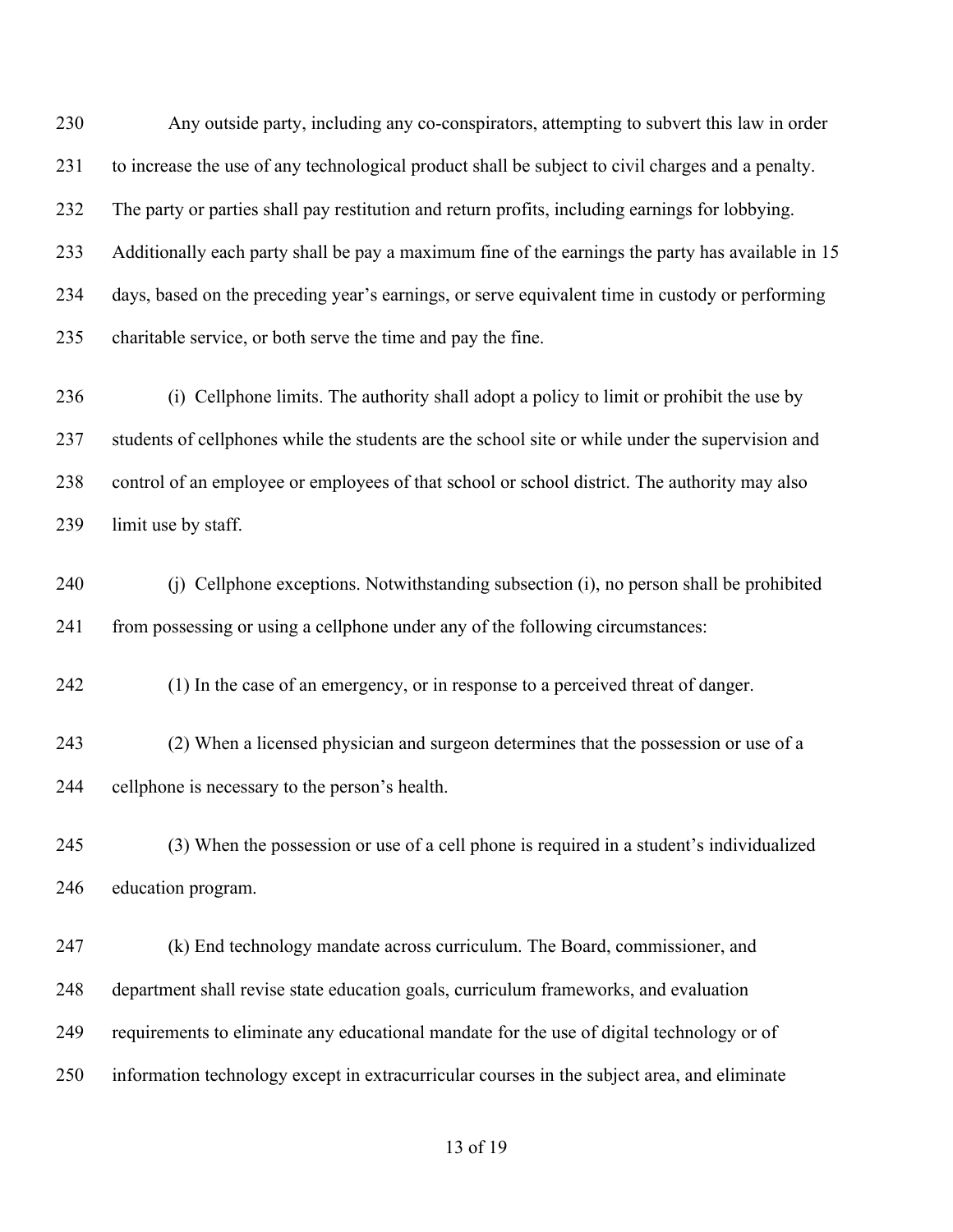requirements and evaluations of the use of digital and information technology across curriculum in all subjects excepting courses in the subject area.

 SECTION 3. Section 1I of chapter 69 of the General Laws, as appearing in the 2021 Official Edition, is hereby amended by adding the following paragraph after the first paragraph:- Technology study shall be an optional and not a required public school subject. Unless voluntarily enrolling in a technology course, no public school student or legal guardian shall be treated with prejudice or found wanting in an evaluation due to following a principle of restricting or avoiding student digital technology use. A student or school may safely restrict or avoid digital student technology use and still be provided high marks in evaluation based upon 260 other measures. Within reason, however, such a school shall be expected to insure students understand age-appropriate aspects of digital technology use related to safety, health, responsibility, societal impacts, and privacy.

 SECTION 3. Section 1I of chapter 69 of the General Laws, as appearing in the 2021 Official Edition, is hereby amended striking the phrase "and (d) performance benchmarks and processes for evaluating the effect of district improvement initiatives" and replacing with the following phrase:-

 and (d) performance benchmarks and processes for evaluating the effect of district improvement initiatives; performance benchmarks and processes shall include not only academic evaluation, but evaluation of measures to improve environmental health, protect privacy, protect cybersecurity, reduce screen time, encourage academic freedom, reduce student and staff stress, and provide adequately for student recess, social interaction, and intermittent breaks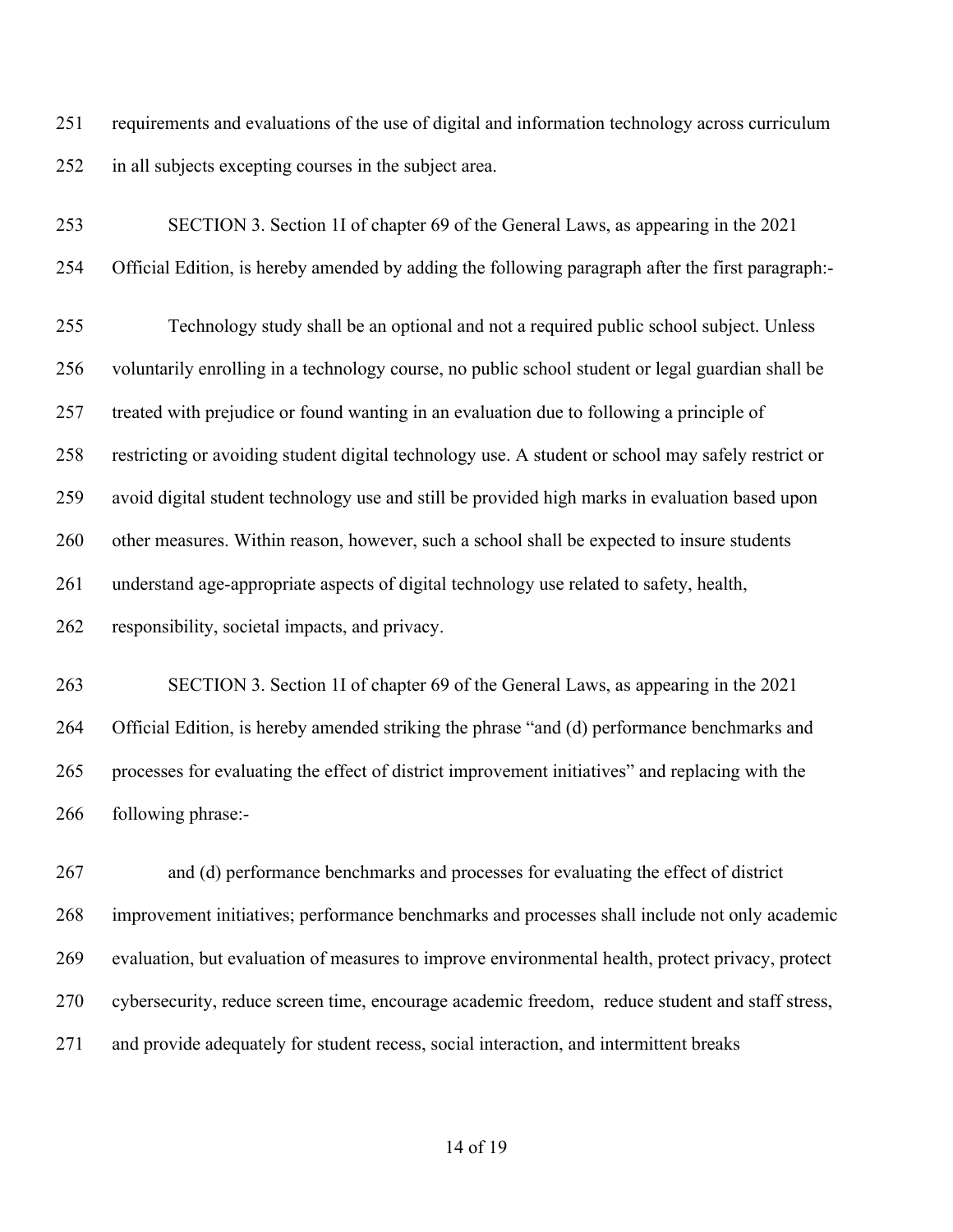SECTION 4. Subsection (a) of Section 94 of Chapter 71 of the General Laws, as appearing in the 2021 Official Edition, is hereby amended by striking out the sentence "''Commonwealth virtual school'', a public school operated by a board of trustees whose teachers 275 primarily teach from a remote location using the internet or other computer-based methods and whose students are not required to be located at the physical premises of the school." and inserting in place thereof the following sentence:-

278 ''Commonwealth virtual school" is a public school operated by a board of trustees whose teachers primarily use distance learning, where the student is not required to be located at the physical premises of the school and instead uses computer-based methods, the internet, telephone, or correspondence by post.

 SECTION 5. Section 94 of Chapter 71 of the General Laws, as appearing in the 2021 Official Edition, is hereby amended by adding the following subsection:-

 (s) In reviewing proposals, conducting certification and re-certification, the board and department shall require virtual schools to adopt pedagogical strategies and curriculum, when possible and appropriate to student ability, which adopt the following policies: (1) reduce the time students spend before digital screens; (2) with remote learning, provide real-time access to the subject-area teacher during school hours or an option clear to the students for reaching subject-area teachers during school hours for help; (3) provide a weekly schedule for students or guardians to access teachers with a phone call or other real-time in-person method comparable to after-school hours at traditional brick-and-mortar schools; (4) routinely include teacher-led virtual lessons in real time, rather than relying exclusively on EdTech programs; (5) utilize and favor curriculum and lessons the teacher has vetted, modified, and chosen or created in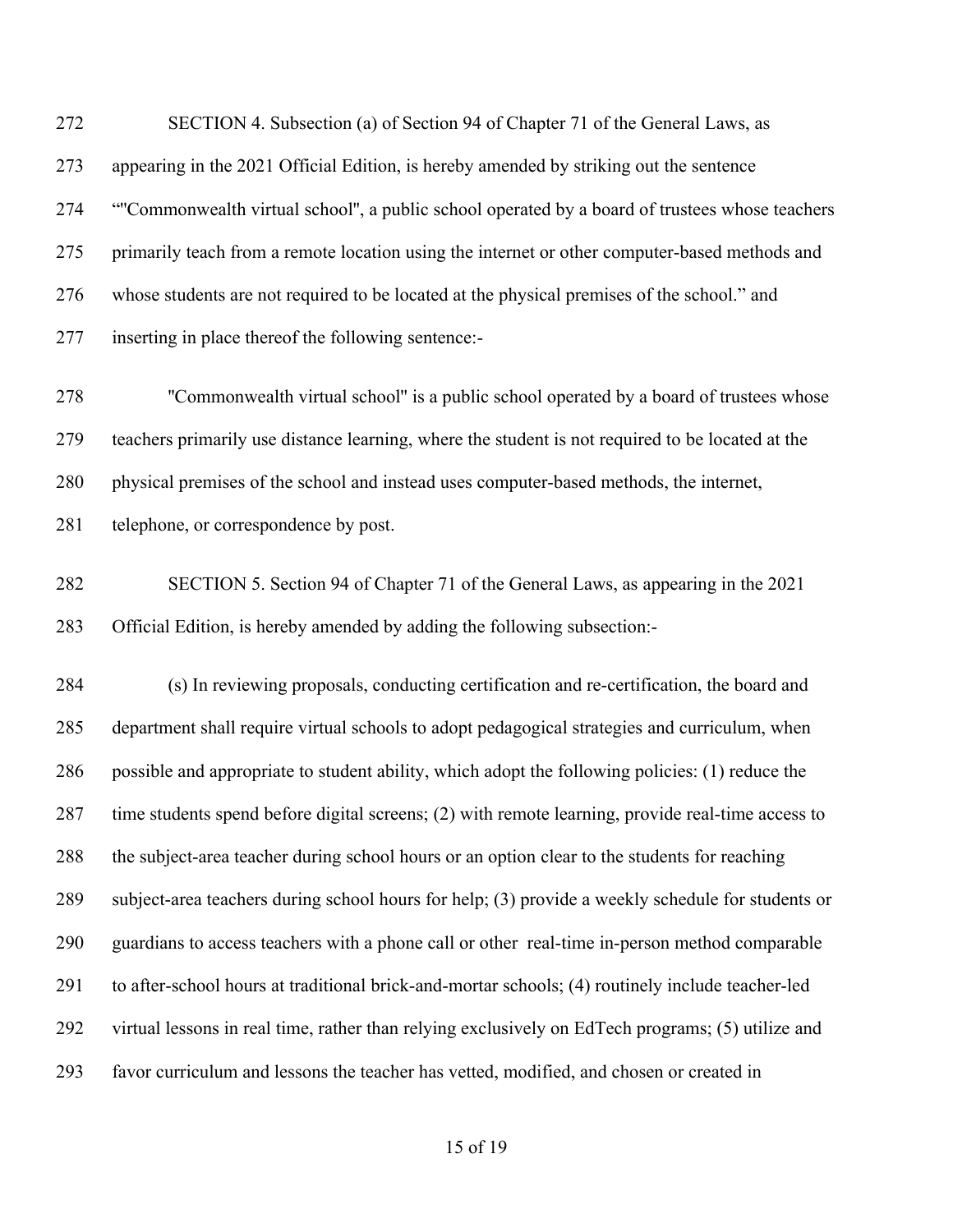| 294 | coordination with student needs and current events, rather than industrial, mass-produced, |
|-----|--------------------------------------------------------------------------------------------|
| 295 | programmed, or otherwise scripted curriculum.                                              |
| 296 | SECTION 6. Chapter 15D of Part I Title II of the General Laws is hereby amended by         |
| 297 | adding the following section: -                                                            |
| 298 | (a) Definitions. As used in this section, the following words shall have the following     |
| 299 | meanings:                                                                                  |
| 300 | "Confidential data" is data collected on students or staff and which includes:             |
| 301 | (1) standard identifying information:                                                      |
| 302 | i. names of staff and students                                                             |
| 303 | ii. dates of birth                                                                         |
| 304 | iii. addresses                                                                             |
| 305 | iv. grades                                                                                 |
| 306 | v. medical information                                                                     |
| 307 | vi. exam results                                                                           |
| 308 | vii. staff development reviews                                                             |
| 309 | viii. assessments                                                                          |
| 310 | ix. other personal identifying information                                                 |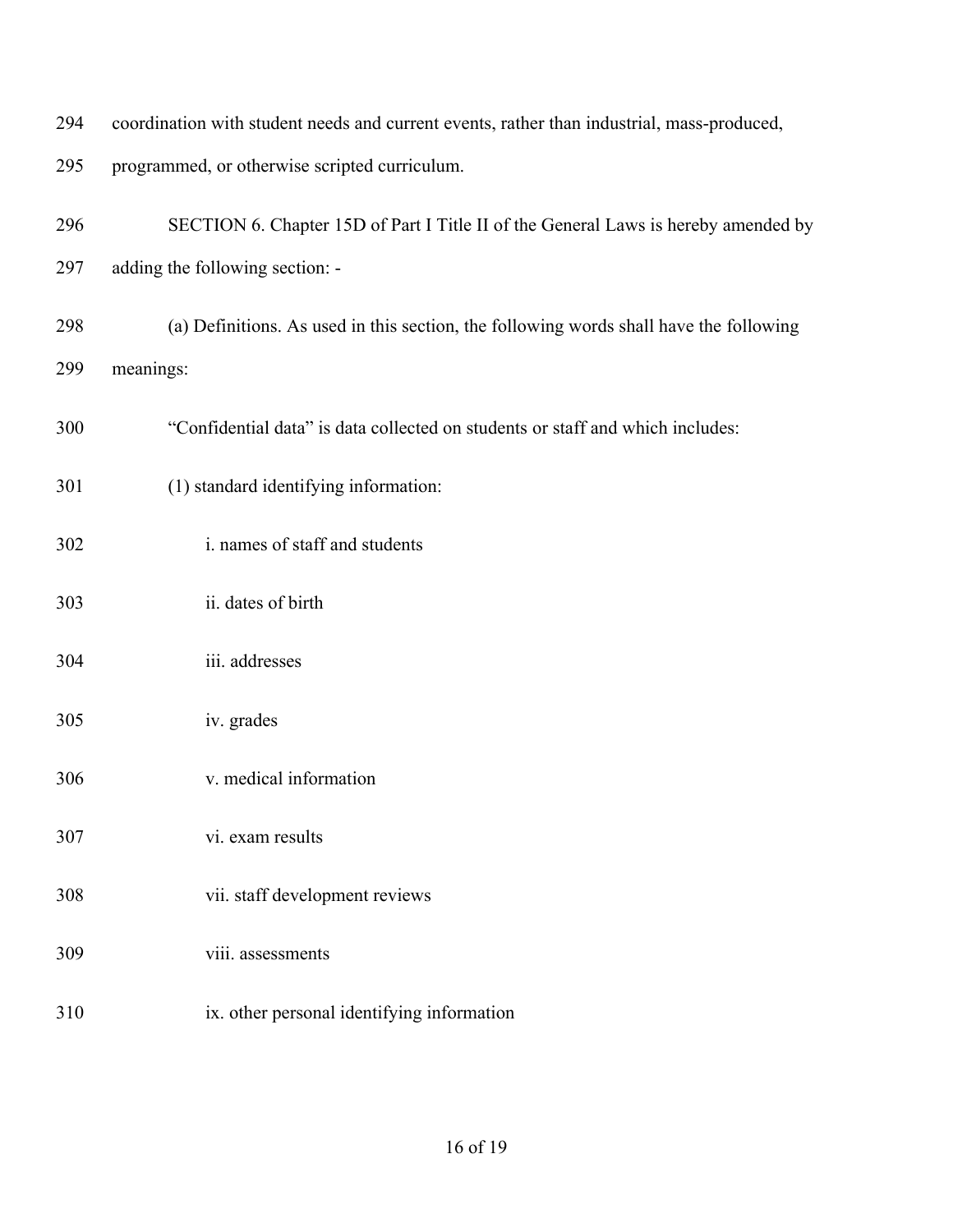| 311 | (2) identifying data such as location-tracking, photographs, and biometric data, which          |
|-----|-------------------------------------------------------------------------------------------------|
| 312 | includes unique biological or behavioral identifiers such but not limited to voice audio,       |
| 313 | fingerprints, gait recognition, and keystroke dynamics.                                         |
| 314 | (3) personal writings or other personal work such as art                                        |
| 315 | (4) political views                                                                             |
| 316 | (5) socioeconomic data                                                                          |
| 317 | (6) disciplinary data                                                                           |
| 318 | (7) similar data or information on other individuals that are not students or staff, but may    |
| 319 | be referenced in or extracted from student and staff data.                                      |
| 320 | (8) observed and inferred data from the data provided                                           |
| 321 | "Interactive screen time" is time viewing and interacting with or altering a technological      |
| 322 | or digital screen by typing or otherwise moving the body.                                       |
| 323 | "Screen time" is time viewing a technological or digital screen which includes but is not       |
| 324 | limited to a television, a smart board, projector, or computer.                                 |
| 325 | "Passive screen time" is time viewing a technological or digital screen in which one only       |
| 326 | observes and does not interact or alter the screen by typing or otherwise moving the body.      |
| 327 | (b) Technology screen, safety and privacy limits. The department of early education and         |
| 328 | care, the commissioner of early education and care, and the board of early education and care   |
| 329 | shall limit and circumscribe screen time and digital technology in early education and care for |
| 330 | the benefit of staff and children, including but not limited to the following conditions:       |
|     |                                                                                                 |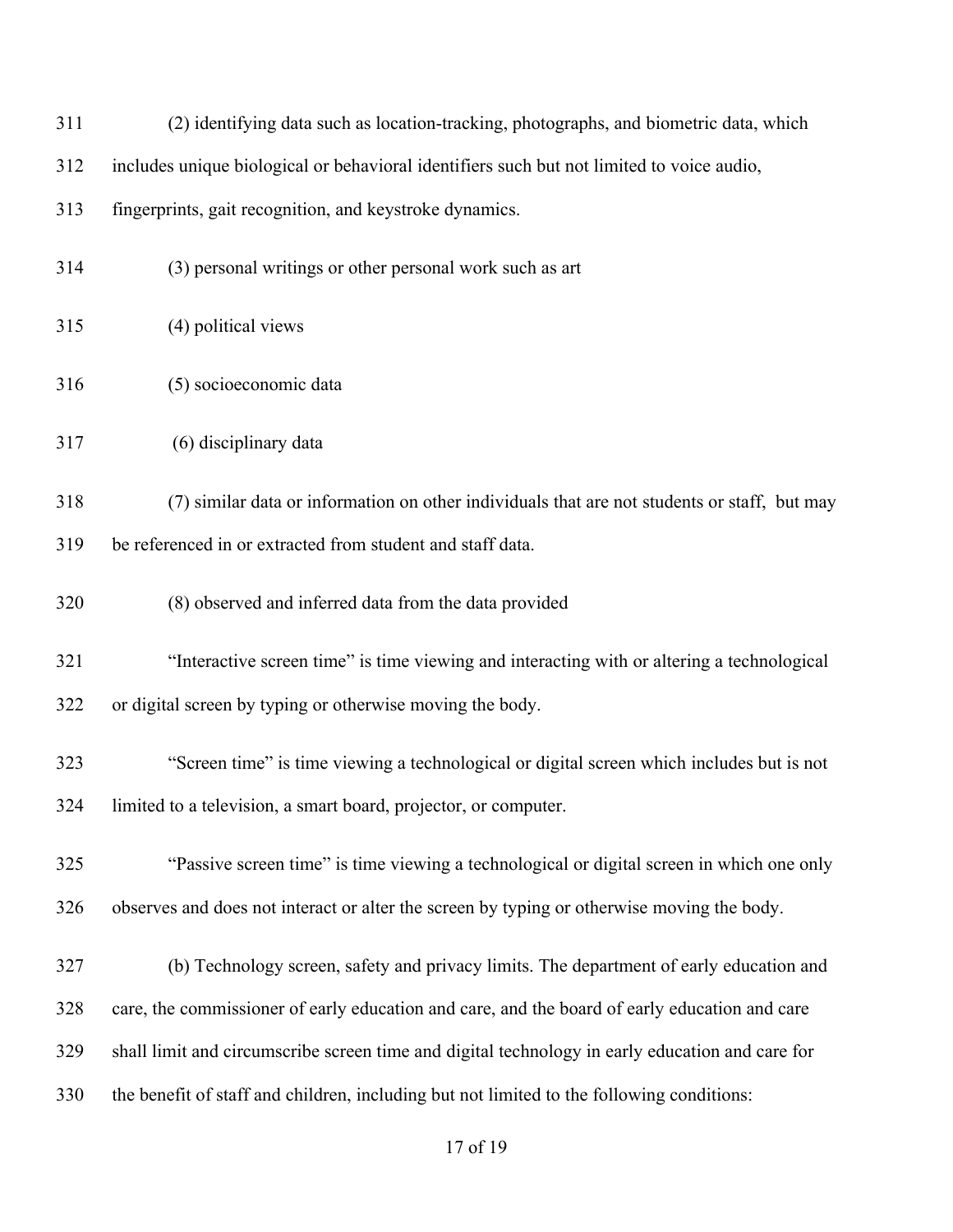| 331 | (1) Areas where children spend the majority of time shall not have a television, computer           |
|-----|-----------------------------------------------------------------------------------------------------|
| 332 | monitor, or other screen routinely playing video, including moving images, or video games, to       |
| 333 | provide for either passive or interactive screen time.                                              |
| 334 | (2) Toys utilized by children in early education and care shall not have the capability for         |
| 335 | passive or interactive screen time.                                                                 |
| 336 | (3) Toys utilized in early education and care shall not have the ability to record                  |
| 337 | confidential data.                                                                                  |
| 338 | (4) Passive and interactive screen time shall be prohibited for children under age 4.               |
| 339 | (5) Beginning at the age of 4, children may be allowed passive screen time, not                     |
| 340 | interactive screen time however. Passive screen time is not to exceed one of the following          |
| 341 | choices: (i) one day of each week for 90 minutes; (ii) 20 minutes daily; or (iii) three days for 30 |
| 342 | minutes.                                                                                            |
| 343 | (6) Promote non-digital social interaction, time outdoors, and free play and prevent use of         |
| 344 | screen time as a reward.                                                                            |
| 345 | (7) Children are not to utilize a cellphone or other screen-based digital device as a toy.          |
| 346 | (8) Limit and discourage the posting of children's confidential data on social media,               |
| 347 | unsecured cellphones, or other non-secure online platforms and if posting first acquire             |
| 348 | permission from the guardian(s).                                                                    |
| 349 | (9) Provide that early education certification and re-certification provides relevant               |
| 350 | education on cybersecurity, privacy, screen time and technology concerns.                           |